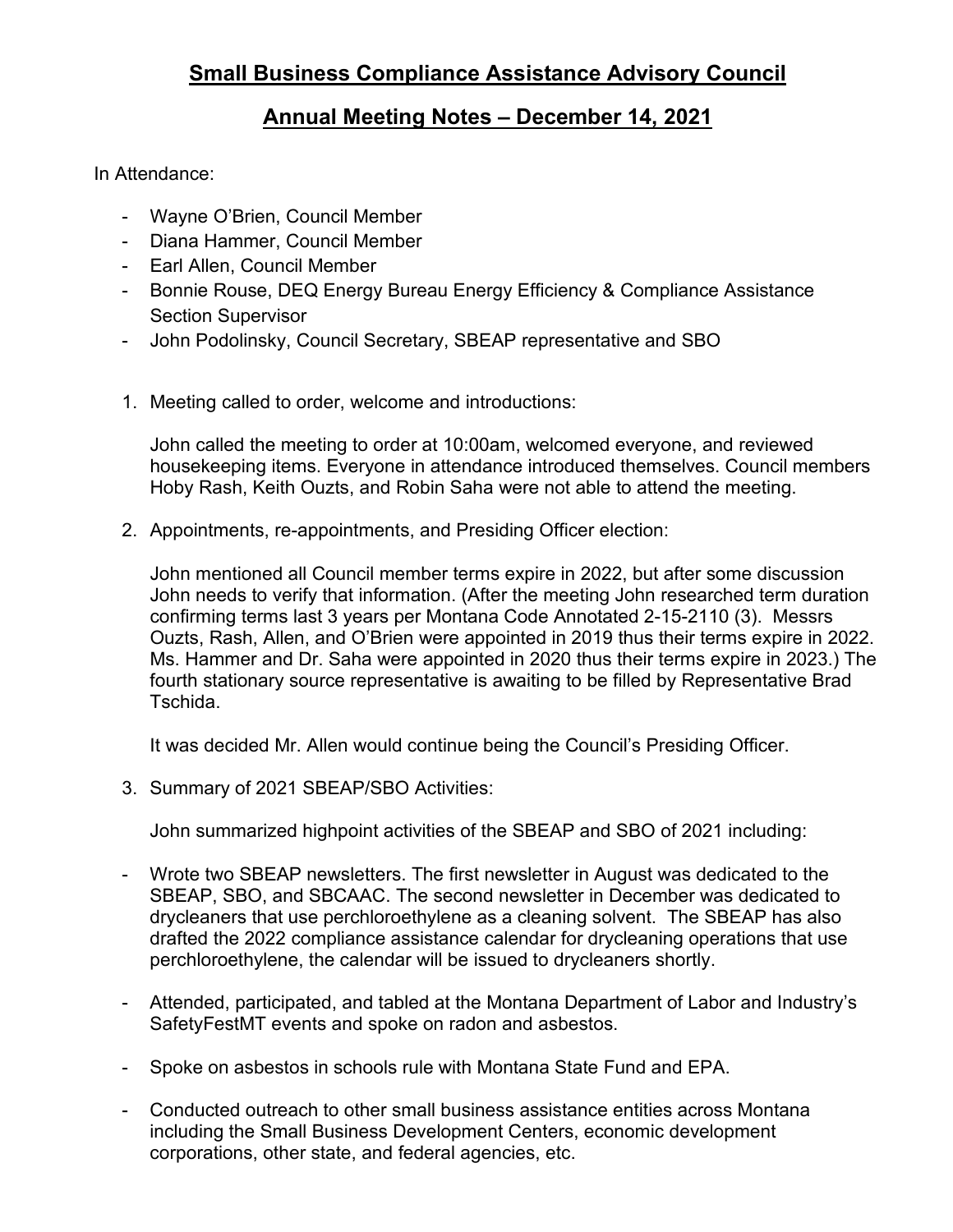- Worked on EPA-funded source reduction assistance efforts at food and beverage manufacturers across Montana including 406 Pasta, Zesty Booch Kombucha, Granite Water Works, MT Craft Malt, Bozeman Distillers, Big Sky Brewing, and Ghost Coffee Roasters. The Montana Manufacturing Extension Center was our contractor who assessed and assisted with reducing waste generation at each facility.
- Provided environmental regulatory compliance assistance to many small businesses.
- Radon inquiry assistance to homeowners and schools.
- 4. Roundtable Reports of Council Members:
- Mr. O'Brien reported he's been involved with rental property management efforts over the past year. He said good communication skills and a consistent message assisted him in his activities.
- Ms. Hammer reported she's been busy this past year working on biomimicry activities including a project with the University of Minnesota Duluth and the ReGenerous Cities LLC.
- Mr. Allen reported he and John serve on the Petroleum Tanks Stakeholder Workgroup which is aimed at petroleum tank regulatory compliance and attending to petroleum release remediation work plan and cost reimbursement process improvement efforts. The workgroup is comprised of environmental consultants and contractors and the programs within DEQ that regulate petroleum storage tanks, release remediation, and reimbursement of corrective action and third-party damage costs. He said he's been working on Noons' efforts to comply with new EPA and DEQ UST regulations, convenience store LED lighting, light bulb and other electronics recycling, and other activities.
- 5. Guest speaker, Bonnie Rouse, Energy Efficiency & Compliance Assistance Section **Supervisor**
- Ms. Rouse reported on DEQ's regulatory reform efforts, quarterly meetings among DEQ regulatory programs on business relations, and a host of potential funding opportunities from Congress, the Department of Energy, and the Volkswagen Settlement. Discussion ensued regarding the VW Settlement and placement of electric vehicle re-charging stations.
- 6. Miscellaneous and next meeting:

John reported he intends to continue marketing SBEAP and SBO resources and working collaboratively with federal, state, associations, and local small business assistance entities and others who work with small businesses navigating environmental regulations. He plans on continuing small business compliance and radon assistance efforts in 2022.